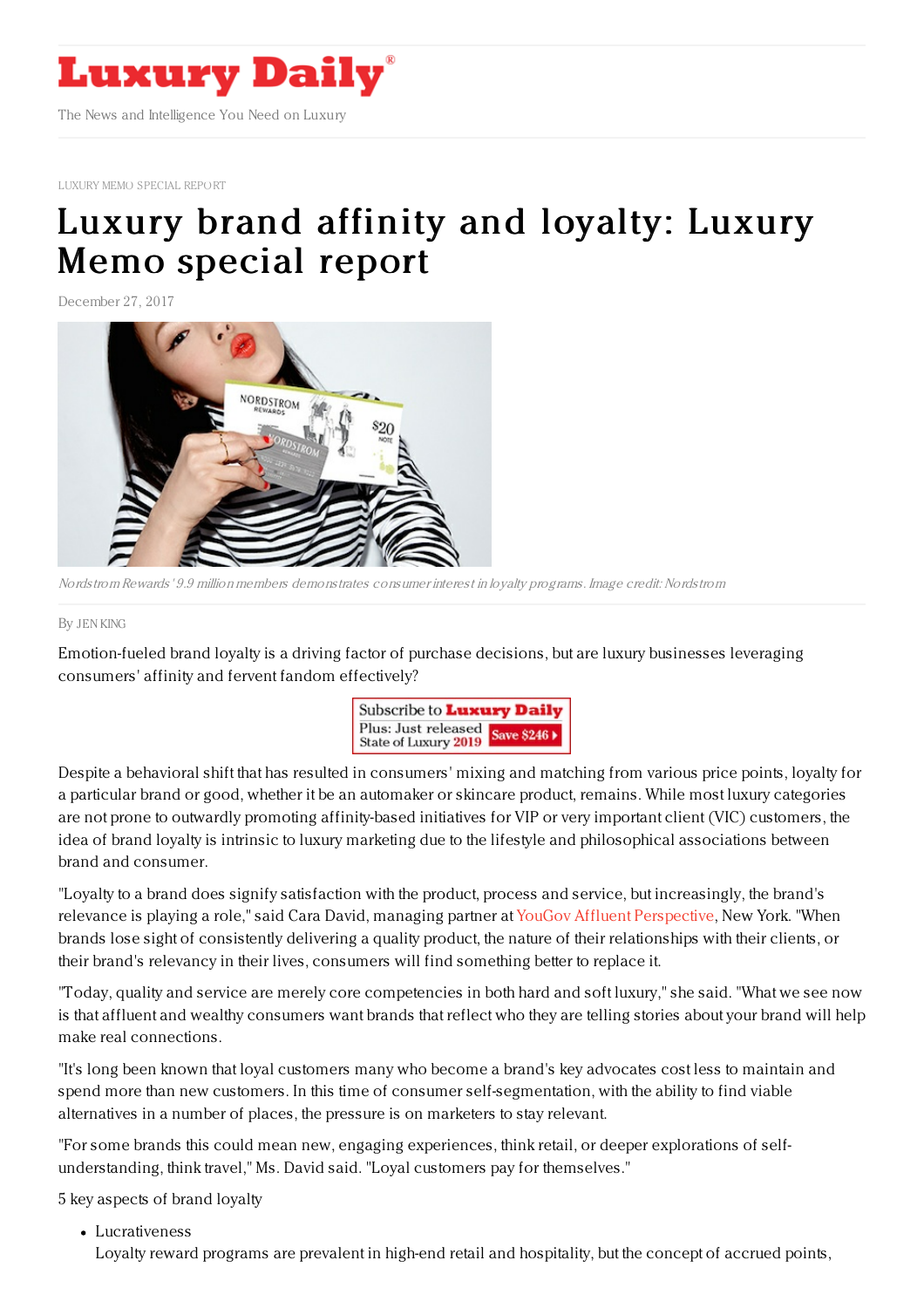cash back and other perks are far from luxury standards. Although customer relationship management (CRM) efforts are commonplace across sectors, luxury brands could benefit from ramping up efforts that attract aspirational consumers and retain established buyers.

Generational indifference

At one time, affluent consumers dressed in only a select handful of brands and would book vacations at properties managed by the same hospitality chain. But, times have changed and millennial and Generation Z consumers have shown not to have the same level of affinity for luxury, or even mass, brands. Luxury players must take this into consideration when pushing loyalty-based promotional incentives.

Experiential

As consumers yearn for experiences, time spent in-store and the service received during that dwell time may translate to stronger brand or retailer loyalty. If a memorable experience is had at an immersive and interactive storefront, for example, consumers may be more inclined to shop the brand in the future.

Personalization

Similar to experiential, the more personalized an experience, especially at the product level, the stronger the relationship between brand and consumer becomes. There has been an uptick in DIY and bespoke concepts, allowing consumers to create a luxury product, such as a handbag or shoes, that speaks to their personal style. If a shared lifestyle is exhibited between brand and consumer there is a likelihood that the buying relationship will continue.

Mobile and social visibility

In sectors with robust reward programs, such as retail, beauty and hospitality, digital has impacted consumer retention. Social media has allowed for constant communication between consumers and their favorite brands while new technologies such as artificial intelligence ensure that retention is maintained by responding to inquiries in real-time for a seamless experience. Also, mobile wallets consolidate and organize consumers' rewards cards and coupons, when applicable, which in turn creates an easier transaction process in-store.

## Loyal to luxury

The majority of consumers are creatures of habit, preferring to purchase the same brand of soap, sneakers and other goods with little consideration of other brands, based on past positive experiences had with tried-and-true-favorites.

The same rings true for luxury brands' products and services.

Luxury is firmly rooted in quality and offers a superior level of service compared to mass market equivalents.

If a consumer purchases leather goods by Louis Vuitton, for example, season after season, the decision is most commonly due to positive purchasing experiences, a familiar sense of quality standards and shared values. Understandably, loyal consumers consistently drive sales for brands.

According to research from the Harvard [Business](https://hbr.org/2012/05/three-myths-about-customer-eng) Review, 64 percent of consumers seek out brands based on philosophy or overall mission. Increasingly, a shared value system between a consumer and brand is driving sales and repeat purchases due to a feeling of trust.

But in its 2017 Affluent Perspective Global Study, YouGov found that affluent consumers are less likely than ever to feel that they can personally relate to a brand. For many, if that shared value system is missing it can become a deciding factor in whether they are willing to spend on the brand at all.

Seventy-two percent of survey respondents said that they felt there were very few brands that they could personally relate to, with the Middle East being the region where this feeling is the strongest. To amend this, luxury brands need to deepen their understandings of the values and desires of their customers and learn how to approach them in a way that is appealing and authentic.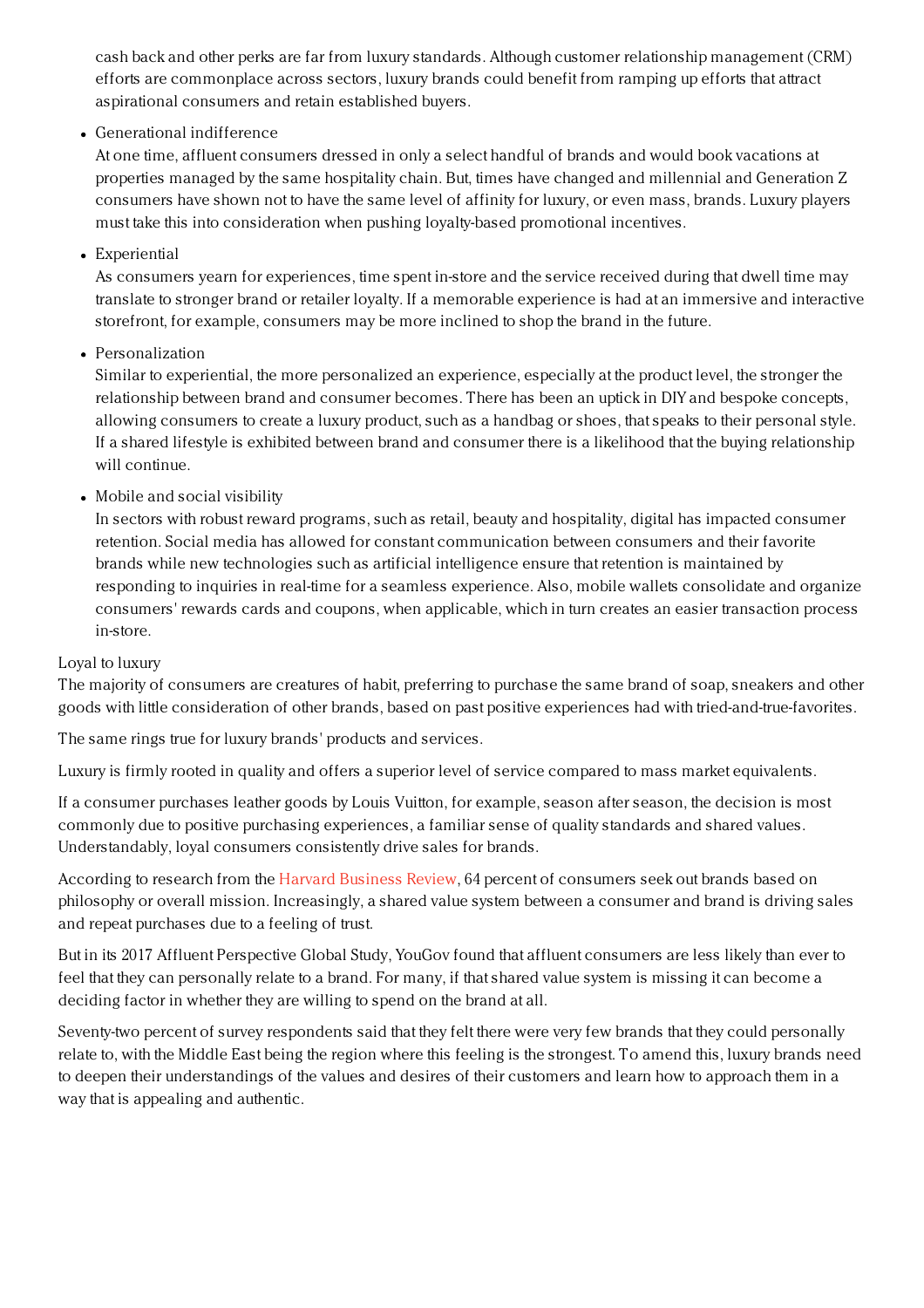

Loyalty is fueled by emotion and boosted by personalization. Image credit: Printemps

The feeling of not relating has had an impact on brand loyalty with 56 percent of affluent consumers telling YouGov they are less loyal to brands now than they were in the past.

There is also a shared sentiment of lacking appreciation. Per YouGov, 72 percent said they wished brands would show that they appreciate the loyalty affluent [consumers](https://www.luxurydaily.com/more-than-half-of-affluents-say-relating-to-a-brand-is-important-for-loyalty-yougov/) have shown through advocacy and recurrent spending (see story).

"Executing loyalty programs can help quell established consumers' concerns that their favorite brand does not appreciate nor recognize their allegiance," said Deborah Weinswig, Managing Director, Fung Global Retail & [Technology,](https://www.fungglobalretailtech.com/) New York. "Further, a CRM strategy can help obtain new consumers through attractive offers and perks.

Loyalty programs are about more than just loyalty," she said. "Think data. Retail loyalty programs have a long history in the United States.

"According to rewards program solutions company Smile.io, these programs started in the 18th century, when retailers would give customers copper tokens that could be redeemed for future purchases. Then in the 19th century, U.S. consumers began receiving green stamps for purchases; shoppers collected the stamps and redeemed them for products.

"The first airline frequent-flyer program was created for United Airlines in 1972. And today, we all likely have a card in our wallet from a neighborhood coffee or sandwich shop that says, 'Buy 10, get one free,'" Ms. Weinswig said. "Many of us also have probably bought an unnecessary flight or an unnecessary sandwich at some point just to maintain or raise our rewards status.

"Although there are a variety of credit cards that offer cash back, airline miles or hotel points, and numerous restaurant and retailer rewards schemes, a few of these programs go much deeper, offering personalized services adapted to individual consumers based on an analysis of their data."

## Couture couponing

As luxury marketers continue to turn their attention to millennials and Gen Z, the next generation of maturing shoppers, CRM programs may prove effective in directing this age group's spending power.

Within the Gen Z demographic, for instance, 81 percent are willing to switch from their favorite brand if they find a similar product of better price or quality.

These consumers are, however, willing to sign up for loyalty cards in exchange for deals and discounts. The finding speaks to the value-focused mindset of Gen Z, but also presents brands with an opportunity to generate repeat business through effective CRM rewards program management (see [story](https://www.luxurydaily.com/gen-z-lacks-brand-loyalty-seeks-social-media-engagement-open-to-loyalty-programs-report/)).

"As millennials are becoming a more [significant](https://www.atkearney.com/documents/20152/817759/Americas-Next-Commercial-Revolution--Influence-vs-Affluence.pdf/3f0ea876-52f0-ae06-a5b5-c10cee04fe0c) buying power, so are their preferences and drivers," said Jessica Wolfe, principal in consumer products and retail practice at A.T. [Kearney](https://www.atkearney.com/), New York. "In this evolved value system, experiences become significant in driving brand loyalty.

"It's becoming increasingly important for retailers and brands to focus on providing a superior experience across the entire journeyfrom browsing through after care," she said. "The Instagram culture has created a vehicle for people to share their likes and loves with the world.

"Popular Instagrammersfrom micro- to mega-influencerscan influence hundreds, thousands, and sometimes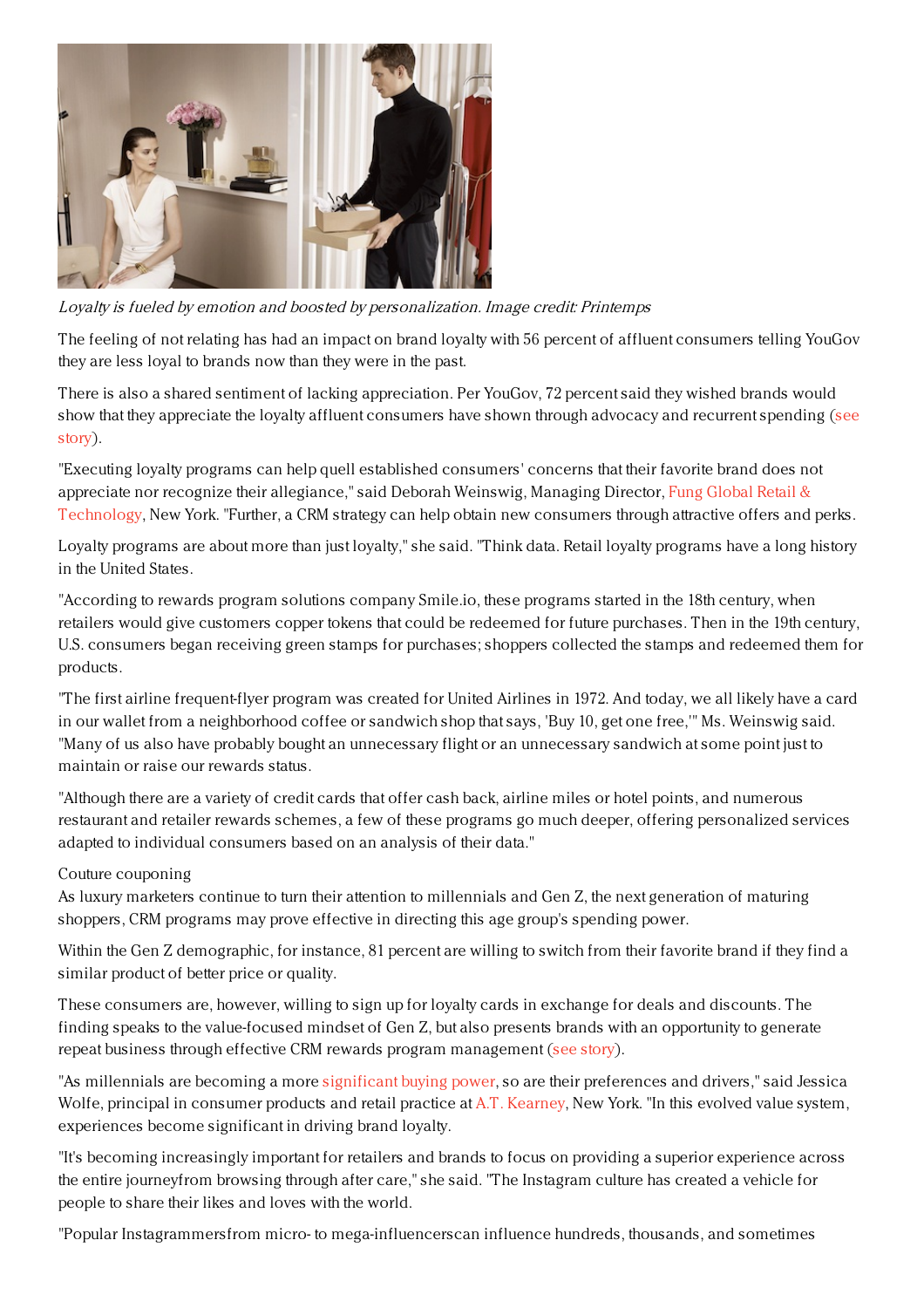millions of people by sharing the brands they are most passionate about. It's how brands such as Anastasia Beverly Hills have risen to powerhouses."

Within luxury there is a looming fear that offering steep discounts and going too low in price will dilute a brand's standing. On the other hand, there is the thought that if a consumer of affluent means is purchasing a high-ticketed good, is it even necessary to offer a discount?

Nevertheless, research has shown that it is common for consumers of all financial brackets, even the ultra-affluent, to price compare and appreciate a discount while shopping (see [story](https://www.luxurydaily.com/57pc-of-affluent-consumers-look-to-shop-during-sales-report/)).

As such, Bond Brand Loyalty found that loyalty programs have seen enrollment increase significantly, growing 31 percent over the last three years. Also, loyalty programs are one of the top drivers of brand choice with many enrolled members sticking with the brand more often than non-members (see [story](https://www.luxurydaily.com/loyalty-enrollment-programs-see-31pc-growth-but-opportunities-remain-report/)).

For example, Nordstrom department store recently grew its loyalty program membership by 39 percent year-overyear to 9.9 million consumers.

Nordstrom Rewards: Everything looks better with <sup>a</sup> \$20 note

In the most recent quarter, these Nordstrom Rewards enrollees accounted for about half of all sales (see [story](https://www.luxurydaily.com/nordstroms-q3-net-sales-up-2pc/)).

# Loyalty leaders

While loyalty is often summed up as offering discounts, CRM should be focused on the total experience had with a brand and used as a strategy to retain consumers rather than a means to chase after new clients.

Overall, loyal consumer retention should be a luxury marketer's objective and secured through a well-executed CRM strategy based on perceived value and service.

"Customers engage with brands and develop affinity because of the product," said Evan Magliocca, brand marketing manager at [Baesman](http://www.baesman.com/), Columbus, OH. "Marketers forget that sometimes as we get caught up in so many other initiatives, but the customer is going to interact with the items they've bought far more than they will interact with the actual brand. So positive product experiences are paramount.

"From there, loyalty is produced through fluid cross-channel experiences and customer service that proves to the customer that they are special and valued," he said.

"Loyalty gets overcomplicated sometimescustomers want to know they are valued for spending their time, money and effort in storesmost retailers tend to think that means discounts and promotions, but that's just one tool in a much bigger toolbox that is underutilized."



Loyal consumers drive sales and may inspire others to do so as well. Image credit: Galeries Lafayette

Consumers who frequent a brand are a value asset and drive sales more than peers who may only shop a particular label occasionally.

"Loyal customers usually make up about 20 percent of the overall customer base, yet represent the majority of total revenue," Baesman's Mr. Magliocca said. "They outperform the occasional shopper on every major performance indicator.

"Lifetime value is so important in loyalty because if we extrapolate that revenue over the course of years, the difference is staggering," he said. "That's why we've seen so many CEOs talking about engagement, customer files and loyalty programs in their earnings reports recently.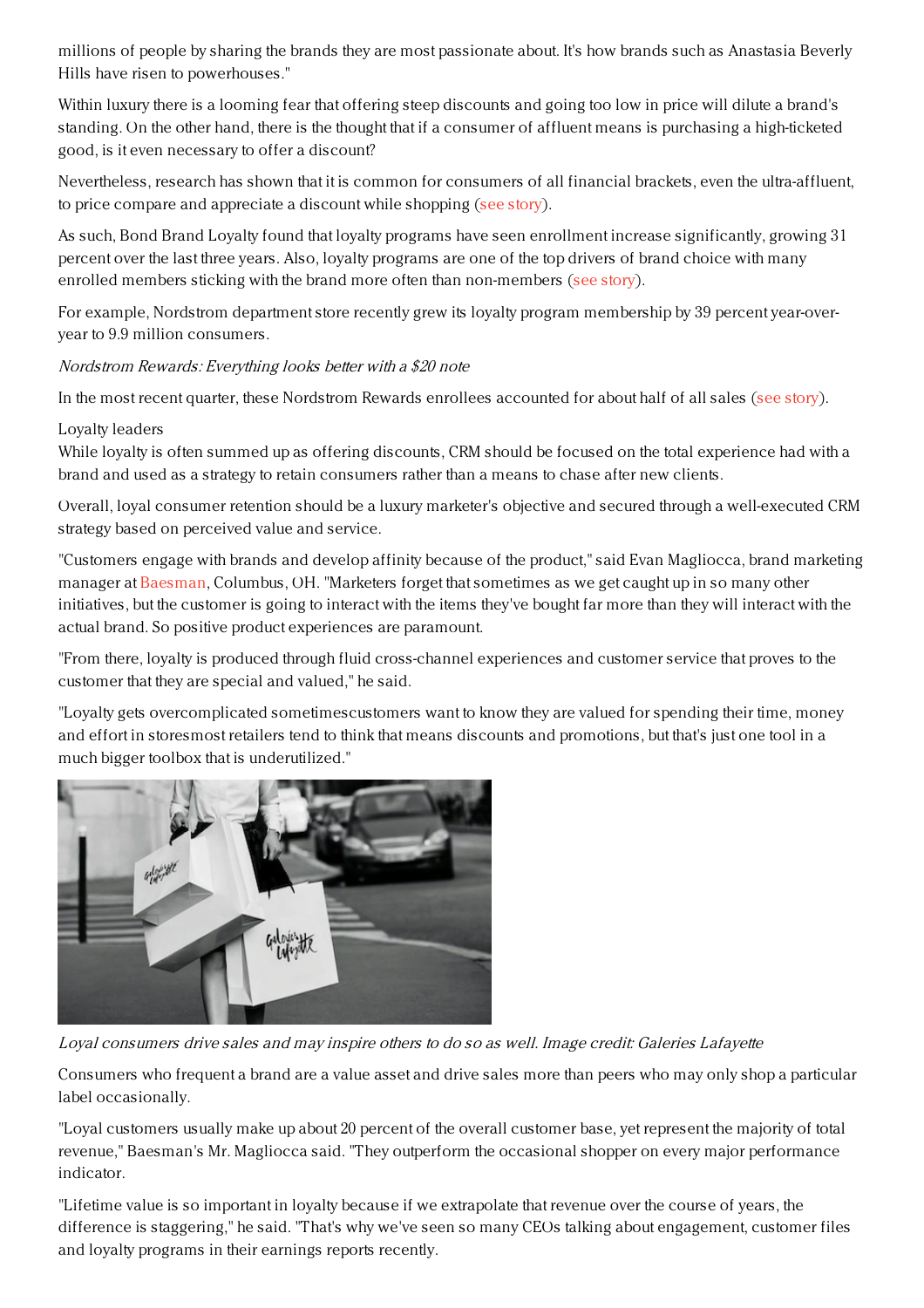"Loyalty is essentially a shareholder's dream."

# Retail rewards

Retail is considered the go-to example of a sector that has excelled in leveraging consumers' enthusiasm through co-branded credit cards, complimentary-gifts-with-purchase and other membership perks such as exclusive sales for "friends and family" of the retailer. Despite the sector's continued challenges, these CRM methods have helped to build a loyal consumer following.

Department stores' co-branded credit lines accrue points as the consumer shops.

Retailer Bergdorf Goodman's American Express-branded credit card, for instance, tallies InCircle points for every dollar spent at the New York department store either online, in person or by phone. When activated, the new cardholder is gifted 5,000 InCircle bonus points if a same-day purchase is made.

When the cardholder hits 10,000 points, or about \$10,000 spent, Bergdorf Goodman automatically sends a \$100 gift card to the consumer to be spent within six months from issue. Bergdorf Goodman's program also includes "double point days" selected by the member and a code for free two-day shipping.

Department store chain Neiman Marcus, Bergdorf Goodman's parent company, also uses InCircle.



InCircle and similar programs encourage consumer spend based on rewards. Image credit: Neiman Marcus Group

Receiving points that will soon lead to a gift is a common incentive leveraged by retailers to encourage a consumer to spend and boost affinity for the store.

Similarly, complimentary gifts-with-purchase work in much the same way. If a consumer visits the Este Lauder flagship beauty counter, for example, and spends a certain amount, she will be gifted with a makeup tote and select top-selling products as a thank you for the purchase (see [story](https://www.luxurydaily.com/38918/)).

Earlier this year, Saks Fifth Avenue updated its free-gift-with-purchase concept, drawing inspiration from the popularity of hand-picked samples seen in subscription boxes.

"Saks is excited to offer our new SaksFirst Beauty loyalty program, which lowers the threshold for rewards to \$250 -more closely aligned with the average customer spend in beauty," said Kate Oldham senior vice president and general merchandise manager of beauty for Saks Fifth Avenue, New York.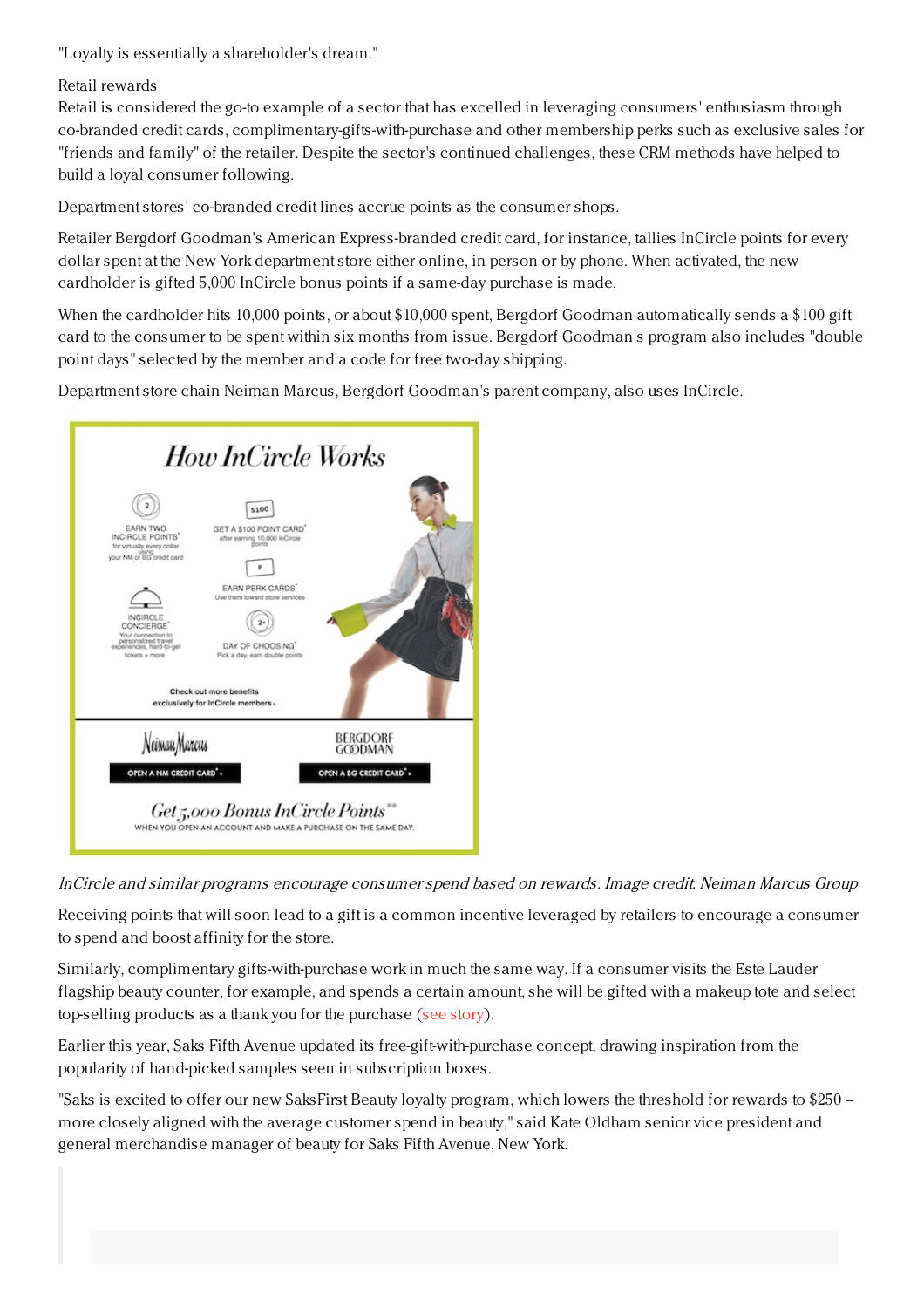Are you ready to unbox the mystery inside? Our big beauty reveal happens on 8/1. [#SaksExclusive](https://www.instagram.com/p/BXGKbeynu6W/) #SaksBeauty

A post shared by Saks Fifth Avenue (@saks) on Jul 28, 2017 at 9:04am PDT

SaksFirst Beauty rewards start when a consumer spends \$250 on beauty products at Saks using the SaksFirst credit card. Once the \$250 threshold is met, the consumer is gifted deluxe samples, hand-picked goodies and personalized services (see [story](https://www.luxurydaily.com/saks-updates-free-gift-with-purchase-concept-to-boxed-beauty-sample-model/)).

But, establishing loyalty is so much more than giving gifts or cash back for retailers. CRM, especially in a luxury context, should rely heavily on offering high-end services.

Ecommerce retailers Net-A-Porter and Mr Porter, for example, introduced the "Extremely Important People" (EIP) service to better the online shopping experience for top consumers.

The invite-only EIP service includes the option to try on newly purchased merchandise while the delivery person waits, streamlining the return process, and at-home personal styling experiences (see [story](https://www.luxurydaily.com/net-a-porter-mr-porter-cater-to-vip-clientele-with-personal-shopping-services/)).

#### Beauty's best

The fragrance and personal care sector depends on trial demonstrations and trusted consultations shared between a consumer and sales associate.

When a purchase is made, a number of trial-size samples are included at the beauty counter during checkout or within the delivered package when ordered online. These small tokens can inspire consumers to try on a new brand trusted by their go-to beauty retailer or discover an unfamiliar product by a favored brand.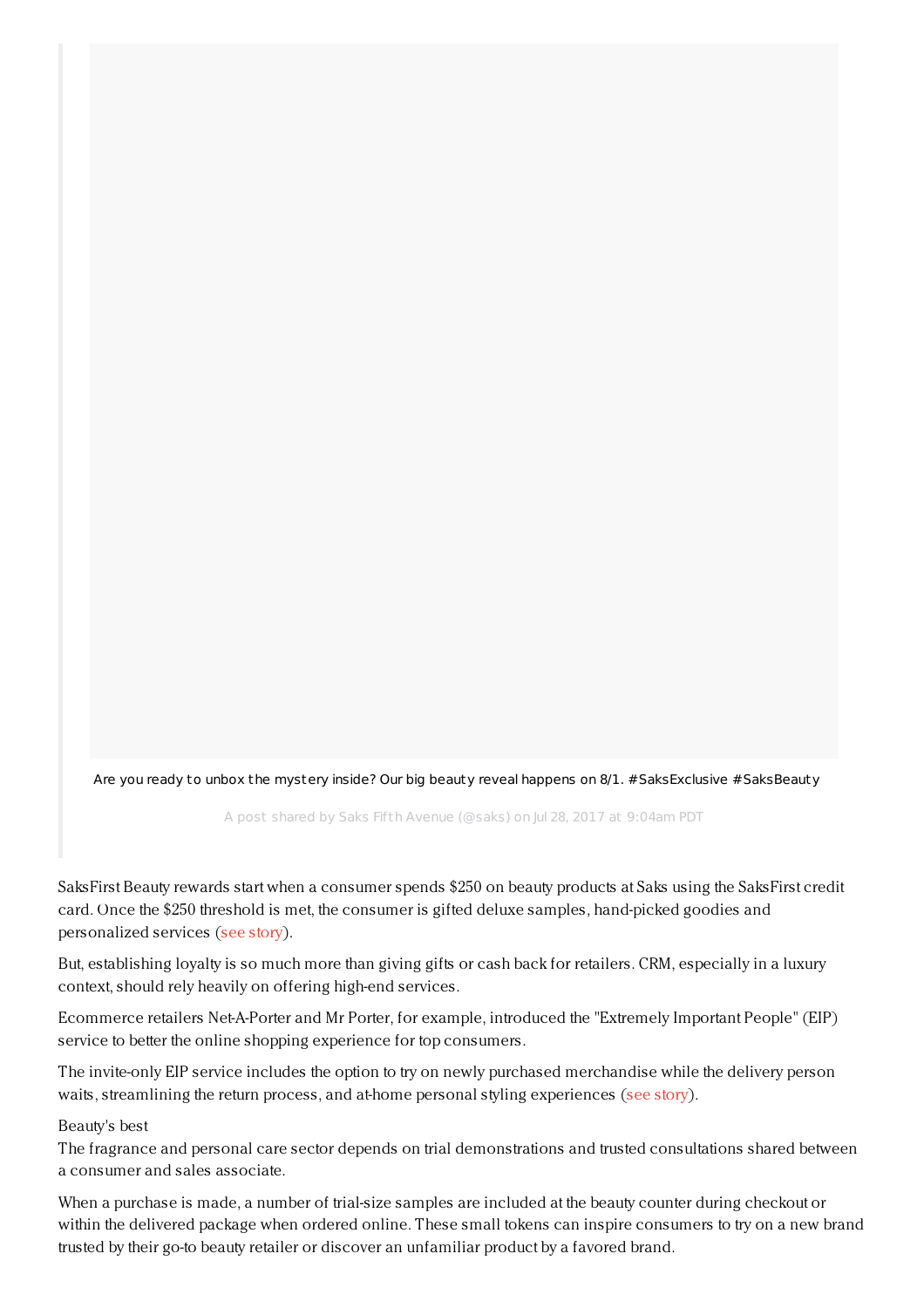LVMH-owned Sephora, for example, gifts members of its Beauty Insider loyalty program with an annual birthday gift. The no-purchase-necessary gift is often a trial size best-seller and is a perk many Beauty Insider members look forward to during their birthday month.

In July, Sephora launched an exclusive online community for its Beauty Insiders. The community offers personalized product recommendations and the opportunity to enroll in free beauty classes, revisit saved items and recent purchases (see [story](https://www.luxurydaily.com/sephora-launches-social-network-inspired-community-platform/)).



Sephora's Beauty Insider Community Web page. Image credit: Sephora

Services such as these tell the consumer that Sephora is a reliable and trusted source of beauty information. In turn, the consumer will continue to shop Sephora because the beauty store has curated a personalized relationship.

Despite Sephora and others' efforts, research by A.T. Kearney suggests that loyalty is a looming obstacle for online beauty retailers. Consumers often place their loyalty on a brand's specific product, not necessarily the platform where it is sold.

If a consumer is shopping online for Guerlain lipstick, for instance, she is loyal to the product itself and is willing to make her purchase on any viable platform, be it a department store, Guerlain's Web Site or a dedicated beauty seller. Per A.T. Kearney, 67 percent of survey respondents said that they use four or more different online retailers to purchase their beauty products (see [story](https://www.luxurydaily.com/loyalty-is-largest-obstacle-for-online-luxury-beauty-retailers-report/)).

## Made for media

Retaining a loyal readership community and upkeeping circulation numbers is vital to the success of a print publication. While sponsored digital efforts have helped substitute advertising-related revenues, maintaining an actively reading audience is important to print titles.

Many titles will push promotional offers that give current and not-yet readers a set number of issues for a lower-thanmarket price, particularly when a subscription nears renewal time.

To attract new and subscribed readers, publishers also frequently include a branded gift, such as a tote bag or similar merchandise to thank their loyal audiences for their attention. Also, the subscriber gift works to forge a connection with new readers.

For example, Cond Nast's Vogue is currently offering six issues for \$6 for new subscribers. The magazine's 125th anniversary subscription offer also includes instant digital access, Vogue Daily emails and an exclusive canvas tote bag.

In 2016, Vogue took the concept a step further by creating the [Vogue](https://www.luxurydaily.com/vogue-vip-membership-to-offer-first-hand-access-to-titles-editors/) VIP readers program.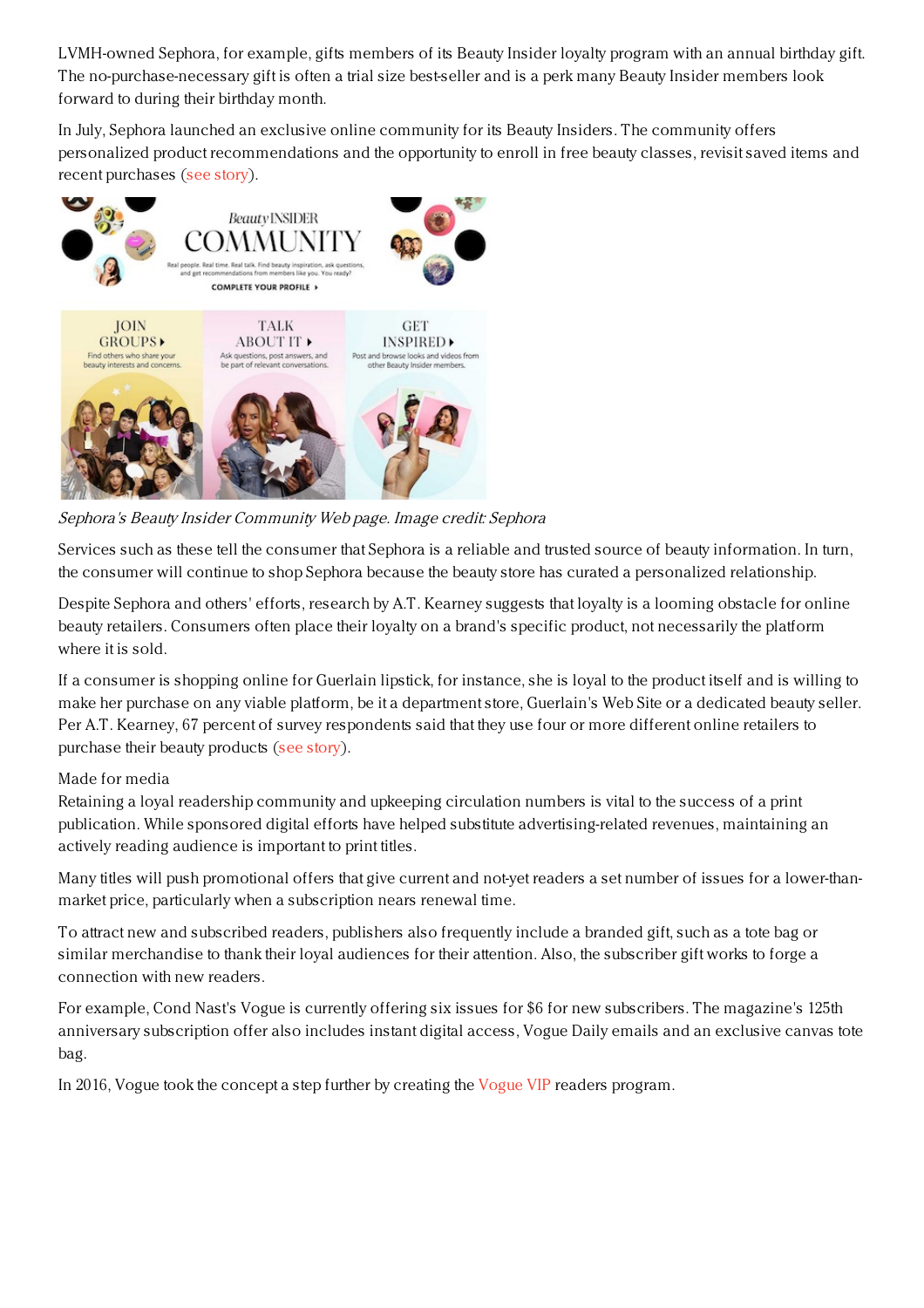

# Product bundled included with Vogue VIP membership. Image credit: Vogue

The \$200-per-year membership offered readers a number of benefits such as a limited-edition clutch, monthly offers from top brands and access to exclusive content and title editors via Q&As hosted on Facebook Live.

Though now disbanded, Vogue VIP brought the knowledge of its editors to the digital space and offered readers unprecedented access to the fashion world.

For generations, Vogue has been the go-to for fashion enthusiasts looking for insights on the latest style trends, but the reader/editor relationship was mostly two dimensional. A loyalty program at heart, Vogue VIP looked to remedy this chasm through access and experience.

#### Auto ardency

When purchasing a vehicle, consumers' automaker choice is based on trust, with safety, design and functionality all being underlying factors for consideration.

It is not uncommon for an individual, or entire family unit, to only purchase vehicles from a single automaker.

As a whole category, luxury automakers do not foster loyalty as successfully as non-luxury ones, according to findings by Experian Automotive.

Subaru and Ford have the most-loyal owners, with just over two-thirds of owners likely to purchase another of their cars, while Mercedes-Benz ranked a close third.

Despite faltering in brand loyalty rankings, however, luxury brands perform well in model loyalty rankings, suggesting that product supersedes reputation.

When looking at individual models, those that are most likely to be purchased again are luxury. Land Rover's Range Rover leads all cars, with 48.2 percent of owners purchasing another one, and the marque was also the only Jaguar Land Rover vehicle to make the top 10 (see [story](https://www.luxurydaily.com/drivers-more-loyal-to-mass-than-luxury-but-no-need-for-alarm/)).

For automakers with extensive bespoke capabilities, personalization and attention to an individual driver's specifications enhances the relationship between brand and consumer. If a model was created for a specific individual's exacting standards there is a higher chance for future commissions.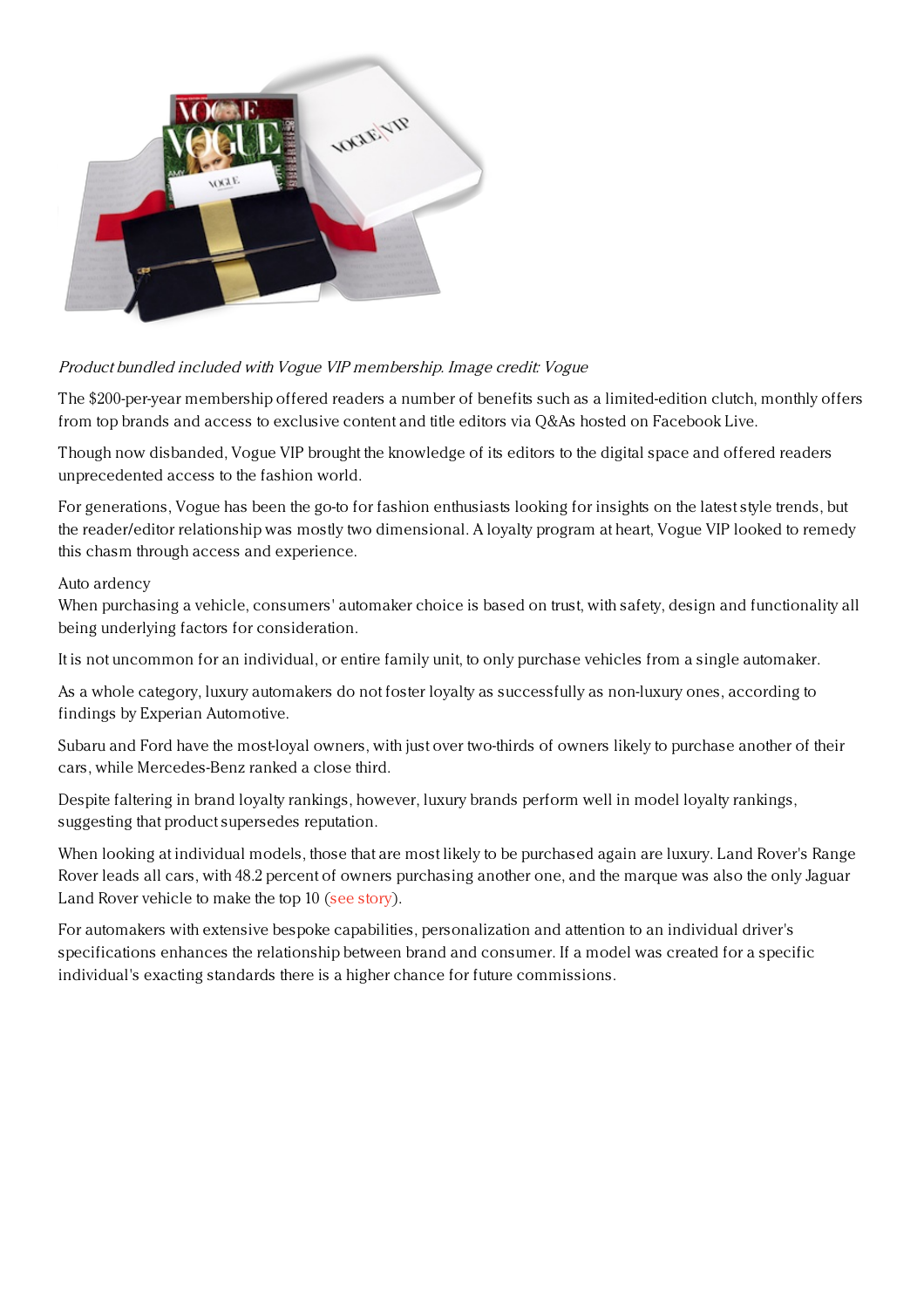

Rolls-Royce's bespoke Dawn in Fuxia for Michael Fux. Image credit: Rolls-Royce

Bespoke capabilities start and stop with a client's request, and Rolls-Royce is happy to work with its consumers to meet their expectations and make dreams a reality.

For example, car collector Michael Fux has worked with Rolls-Royce 11 times to bring his vision to life through oneof-a-kind paint colors, despite the automaker's stock of 44,000 shades, and other [personalization](https://www.luxurydaily.com/rolls-royce-deliver-true-work-of-art-for-bespoke-collector/) touchpoints (see story).

Automakers also have an opportunity for after-sales to boost loyalty. These after-sales benefits may include pick-up an drop-off when a vehicle needs service, free maintenance such as oil changes and car washes while at a dealership and rental cars while the owner waits.

On a more accessible level, a number of luxury automakers have designed lifestyle categories such as apparel, leather goods, fragrance and home furnishings to let enthusiasts display fandom in all aspects of their lives.

Also, the strategy positions shared lifestyle associations and an appreciation of fine quality as a loyalty signifier.



An example of Bentley Motors' leather goods. Image credit: Bentley

Bentley Motors, for example, has seven distinct lines, all of which speak to the automaker's versatility and ambition, as the product categories encompass several different sectors and attempt to capitalize on different market openings.

With seven lines including clothing, fragrance and accessories, Bentley relies on its loyal consumers to diversify its brand and differentiate it from its automotive competitors (see [story](https://www.luxurydaily.com/bentley-breaks-away-from-competition-with-new-luxury-collection/)).

# Trusted travel

The impact home-sharing services such as Airbnb and Home Away have had on the hospitality sector has increased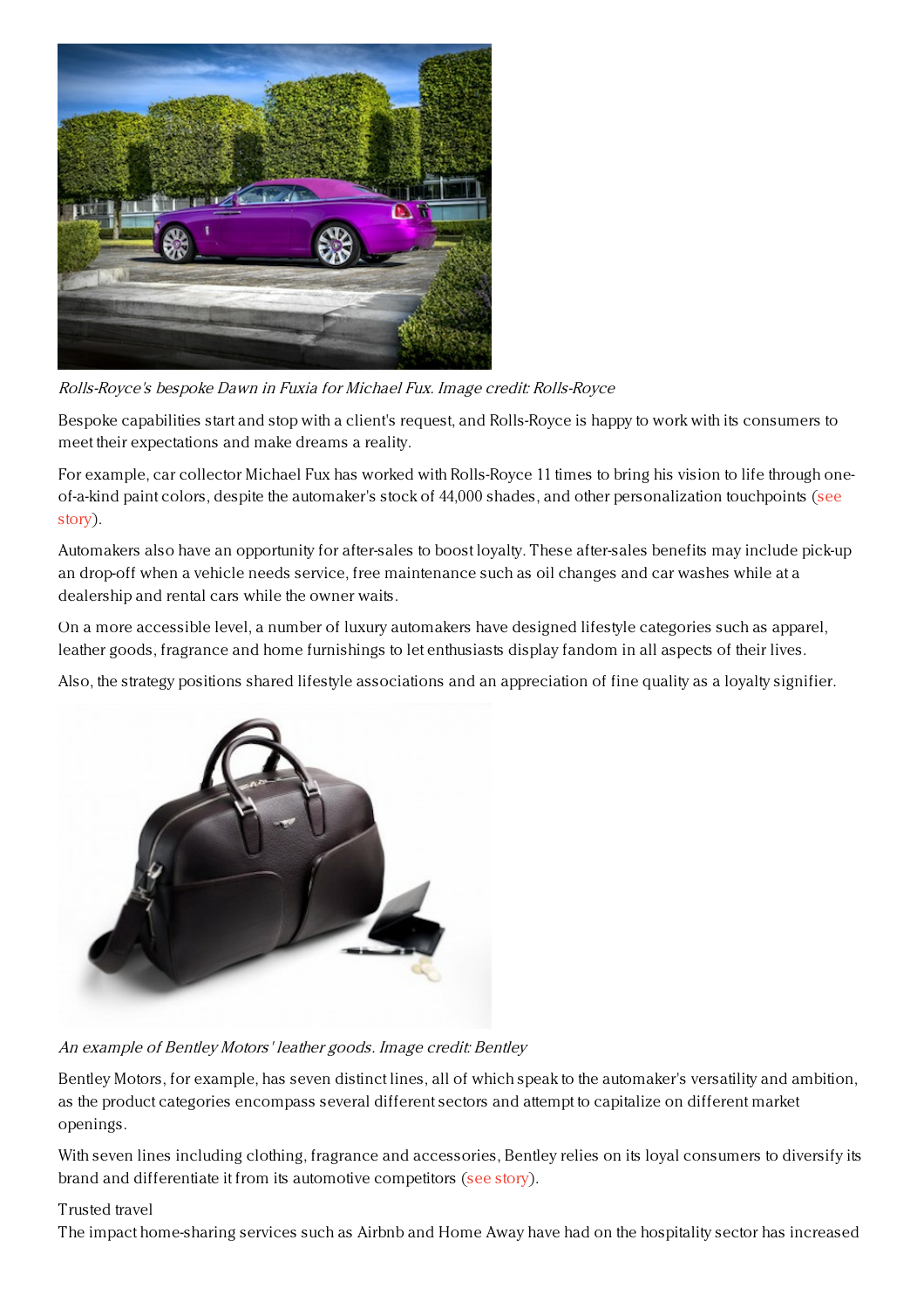the importance of travel-related benefits such as booking a stay with miles or points.

Similar to retailers, co-branded credit cards and reward programs are popular in the high-end hospitality sector. Working in much the same way, these credit lines earn the card member points that can then be spent on flights, hotel bookings, amenities and, increasingly, experiences.

Given the popularity of these loyalty-based programs, when Marriott International acquired Starwood Hotels & Resorts in fall 2016, frequent guests were concerned that accrued Starwood Preferred Guest (SPG) points would no longer be accepted at properties after the merger was finalized.

As a reassurance of continued benefits, Marriott and Starwood combined their loyalty programs to streamline their transition from separate entities to one conglomerate. By doing so, loyalty guests were provided greater flexibility in where they stay, opening up offers for more than 5,700 properties across the joint collection of hotels.

In the coming months, Marriott plans to unveil a new loyalty program for its hotels. An innovative program is likely to keep recurring guests faithful to Marriott and hotels under its umbrella (see [story](https://www.luxurydaily.com/marriott-international-starwoods-perfect-marriage-keeps-finger-on-pulse-of-affluent-travelers/)).

Marriott International | RewardsPlus: Travel elevated, everywhere

To boost loyalty, the more curated a brand's rewards program is, the more likely it is to be frequently used. United Arab Emirates' Etihad Airways took this into consideration with the launch of a fashion industry-specific CRM strategy.

In February, Etihad introduced "Runway to Runway," a custom loyalty program developed alongside IMG, featuring perks such as discounted cargo rates and group travel rates, ideal for sending an entire team on location for a photoshoot (see [story](https://www.luxurydaily.com/etihad-builds-bespoke-loyalty-program-around-fashion-industrys-demands/)).

Across industry sectors, a defining characteristic of well-executed CRM strategies is the focus on personalized attention and creating a positive customer experience that will drive loyalty.

Per an InMotion survey, when it comes to loyalty, consumers are most apt to return to brands that deliver "satisfaction," with that emotion outranking all others (see [story](https://www.luxurydaily.com/win-customer-loyalty-through-personalized-interactions-across-purchase-journey/)).

"We asked 5,000 consumers, 'Do you consider yourself a brand?' The response was that 25 percent said yes," said Norty Cohen, author of The [Participation](http://tcismith.pr-optout.com/Tracking.aspx?Data=HHL%253d8434%253f3-%253eLCE58451%2540%2526SDG%253c90%253a.&RE=MC&RI=5150564&Preview=False&DistributionActionID=81854&Action=Follow+Link) Game: How The Top 100 Brands Build Loyalty In A Skeptical World, St. Louis, MO. "Given the nature of this question we believe the number could be much higher. In the vortex of social media and the invention of the smartphone we found that we are marketers marketing to marketers.

"In regards to quality, we asked consumers unaided and in quantitative studies, what characteristics a brand needed to have for them to consider them a favorite," he said. "Quality was number one and it's maintained that ranking for the entire five-year period.

"[As for] service, we believe that personal interaction provides the opportunity for retailers to 'make consumers feel good.' That double hit of dopamine works its magic first with an improved look and second, with a personal endorsement/greeting."

# Digital solutions

Despite an emphasis on clienteling and CRM across categories, many loyalty programs are not well communicated because brands do not appropriately promote these efforts across various platforms.

Integration is a vital component of a rewards program, as consumers want to be able to access their account at any time on any platform without hindering their experience. Communicating and promoting these loyalty programs is also a major portion to the program's success.

Findings from [L2](https://www.luxurydaily.com/communication-from-brands-is-key-with-loyalty-programs-l2/), however, found that only 27 percent of brands use three or more platforms, such as email, social media and SMS, for loyalty communication.

Brands need to weave communication throughout an omnichannel experience. All digital platforms should be leveraged to promote their loyalty programs.

Social media is especially useful for brands looking to ramp up loyalty promotions. Since the audience is already tuned in to experiencing the brand's lifestyle and offerings, consumers will be more receptive of any potential offers or service perks presented.

Through the use of email and SMS marketing campaigns, brands are also able to cull useful data that can strengthen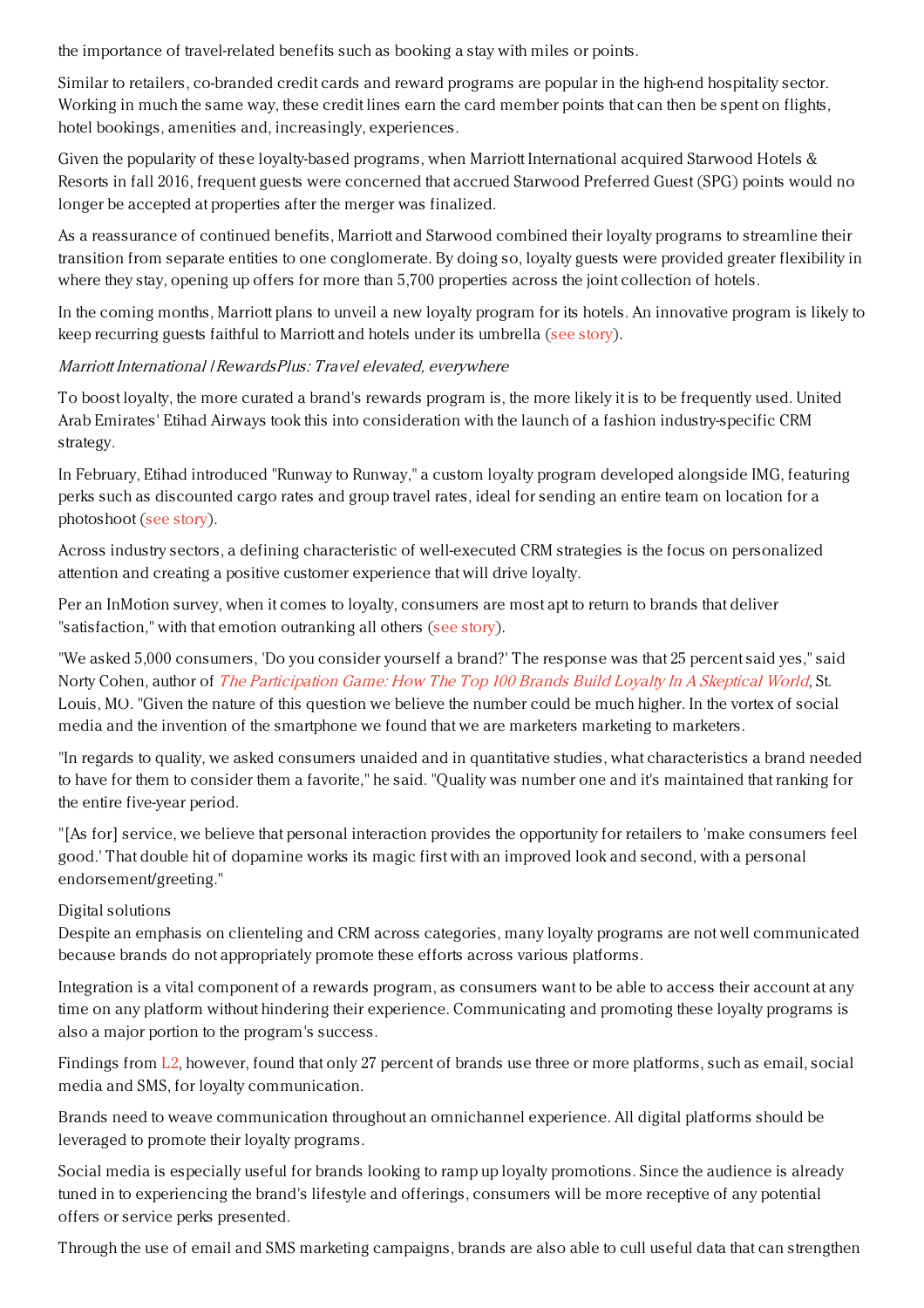further promotional pushes, basing strategy on consumer input and interests.

Forbes Insights found that data-driven marketing strategies see a 47 percent increase in consumer loyalty.

Results from these marketing tactics have produced greater consumer loyalty and engagement and the attainment of new consumers. Looking at audience data has changed 38 percent of the brand's targeting strategies and for some has even completely altered the course of a campaign.

Brands that do not have data behind their marketing strategies have statistically seen a drop in the retention of their consumers and have seen little increase in profitability (see [story](https://www.luxurydaily.com/data-driven-marketing-strategies-see-47pc-increase-in-consumer-loyalty/)).

"In the end, it is all about the data," said Fung Global Retail & Technology's Ms. Weinswig said. "Kroger, Starbucks and Amazon are examples of companies that have cleverly interwoven loyalty and payment functions so as to be able to collect a mountain of customer data that can be used to extend their customers increasingly relevant and personalized offers.

"Taking a global view of loyalty programs, according to the Boston Consulting Group, some companies generate up to 60 percent of their revenues from loyalty program members," she said. "Others, such as warehouse clubs, operate a membership-only business model, where customers have to pay a membership fee before they can shop at an outlet.

"In a number of countries, consumption patterns have undergone dramatic changes in recent years. Disruptors such as discounters and online retailers have forced established retailers to invest more in understanding their customers' needs. For these traditional retailers, loyalty programs can provide valuable customer data that they can use to personalize offers and ensure that their program perks are relevant to customers."

Best-practices tips for gaining and retaining affluent consumers' loyalty:

- Jessica Wolfe, A.T. Kearney
	- "Balancing communication cadence is critical. Consumers want to know that the brand cares about thembut no be bombarded with messages every day. The shopping and post-care experiences are critical to driving loyalty. Whether it's a system that remembers shopping preferences to make you feel valued, or a note in the mail to demonstrate appreciation. Additionally, brands such as Sephora with tiered loyalty programs and exclusive offers do a great job of demonstrating the benefits of loyalty."

# • Deborah Weinswig, Fung Global Retail & Technology

- "Most programs deliver potentially valuable customer insight to retailersthe kind of purchasing-habit data that is routinely available to Internet retailers. So, sustained interest in loyalty programs may be about bringing online-type insights into the offline retail world. But do these programs cultivate loyalty? Probably not, we think.
- "Genuine shopper loyalty is built on a number of factors that differ from customer to customer, retailer to retailer and sector to sector. For grocery shoppers, availability and price may drive loyalty. For apparel stores, quality and fit may turn a customer into a loyal shopper. Quality of service, consistency of product and value for money are other factors that can generate loyalty among customers."
- Cara David, YouGov
	- "Loyalty from the affluent is hard to earn. They don't give it easily and they are constantly bombarded by messages to try something else. If there are two best practices to follow the first would have to be worth. Make sure your offering has best-in-class quality, expert craftsmanship (or design, artistry, beauty) and comes wrapped in exceptional service. These are the keystones for high margins.
	- "Second is knowing what your brand means to your customer. For some, luxury is about affirming (or asserting) status and for others it's about self-connection."
- Norty Cohen, author
	- "Have a genuine dialogue with fans on-going. Be real. Consider them human first, consumers second.
	- "Develop co-creation programs to leverage partnerships with them. Give them a platform. Make them your advisory panel."